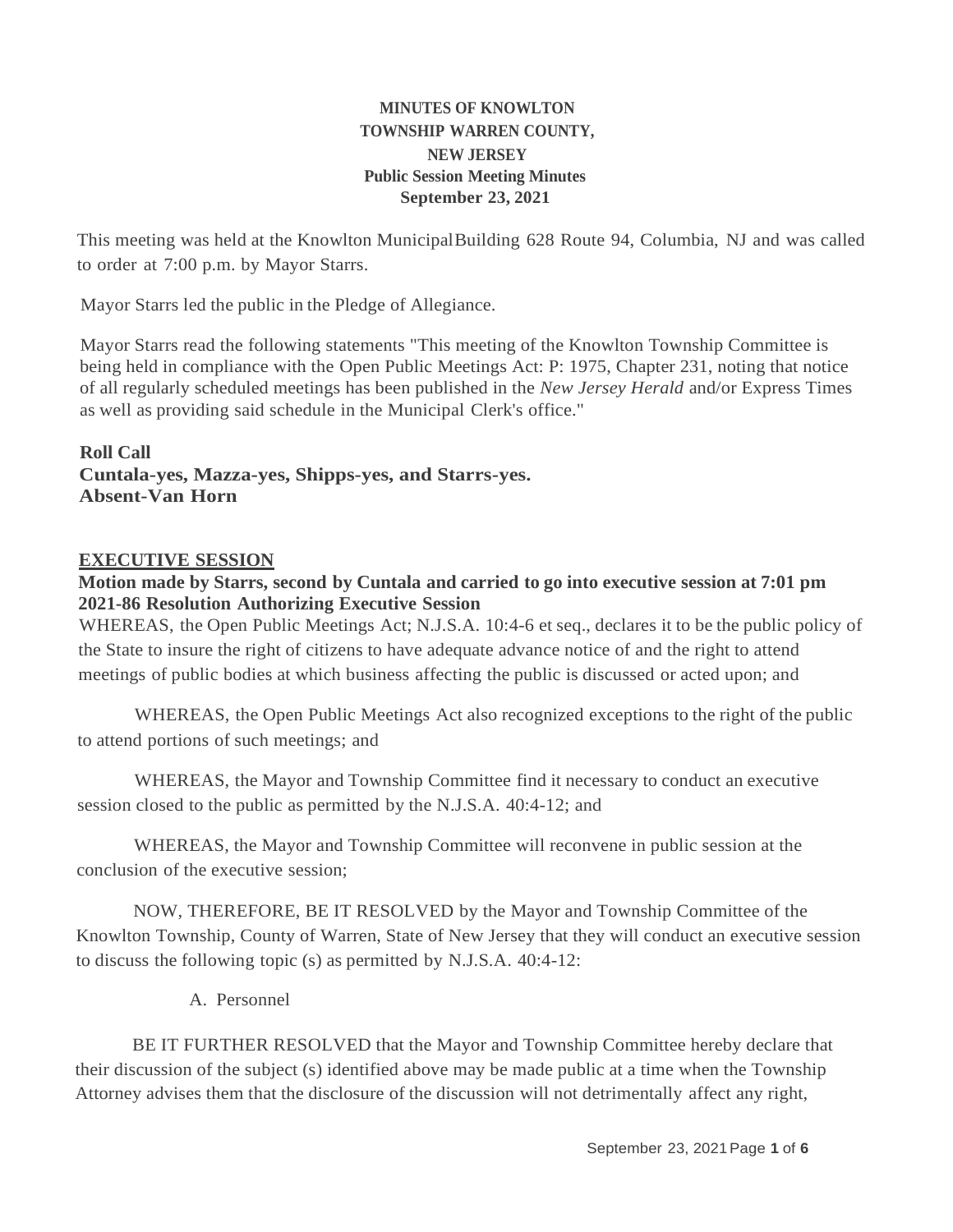interest or duty of the Township or any other entity with respect to said discussion.

BE IT FURTHER RESOLVED that the Mayor and Township Committee, for the reasons set forth above, hereby declare that the public is excluded from the portion of the meeting during which the above discussion shall take place.

**Motion made by Starrs, second by Cuntala and carried to go back into public session at 7:41.**

**Motion made by Starrs, second by Cuntala and approved by roll call vote: Cuntala-yes, Mazzayes, Shipps-yes, Van Horn-absent, Starrs-yes to advertise for a part time snow plow driver at the same rate as last year and must have a CDL.**

#### **Public Comment**

Becky Day- Ann St. Mrs. Day stated that two members of the Knowlton Fire Department were canvassing the Delaware Community and she was told that the fire department was looking for areas in the community that they could access water. Mayor Starrs stated that no members from Fire & Rescue were on the meeting but would put it on the agenda for a later meeting to discuss.

Tara Mezzanotte-Stark Rd. stated that the Warren County Commissioners passed a resolution to fix the "s" curves. Mrs. Mezzanotte study that she had done was in the resolution and asked what the next step should be. Attorney St. Angelo was pleased to hear that the Warren County Commissioners are active in this matter and would like to look into what the next step for Knowlton township could be legally.

# **RESOLUTIONS**

# **2021-2d- Resolution Approving Compensated Appointments**

WHEREAS, it is necessary to appoint various persons to fill the numerous positions of authority in the Township of Knowlton for the year 2021.

NOW, THEREFORE, BE IT RESOLVED, by the Mayor and Committee of the Township of Knowlton, Warren County, New Jersey, that the following appointments be made with terms being until December 31, 2021:

| Municipal Clerk                            | <b>Kristin Shipps</b> |
|--------------------------------------------|-----------------------|
| <b>Shared Services/Grant Administrator</b> |                       |
| <b>Assessment Search Officer</b>           |                       |
| Deputy Clerk                               | Doreen Apgar          |
| <b>Registrar of Vital Statistics</b>       | Doreen Apgar          |
| Deputy Registrar of Vital Statistics       | Kristin Shipps        |
| <b>Office Assistant</b>                    | MaryAnn Gingerelli    |
| <b>Finance Assistant</b>                   | Doreen Apgar          |
| Recycling Coordinator                      | JoAnn Fascenelli      |
| <b>Chief Financial Officer</b>             | Christine Rolef       |
| Tax Collector                              | Evan Howell           |
| Tax Search Officer                         | Evan Howell           |
| <b>Assistant Tax Collector</b>             | Doreen Apgar          |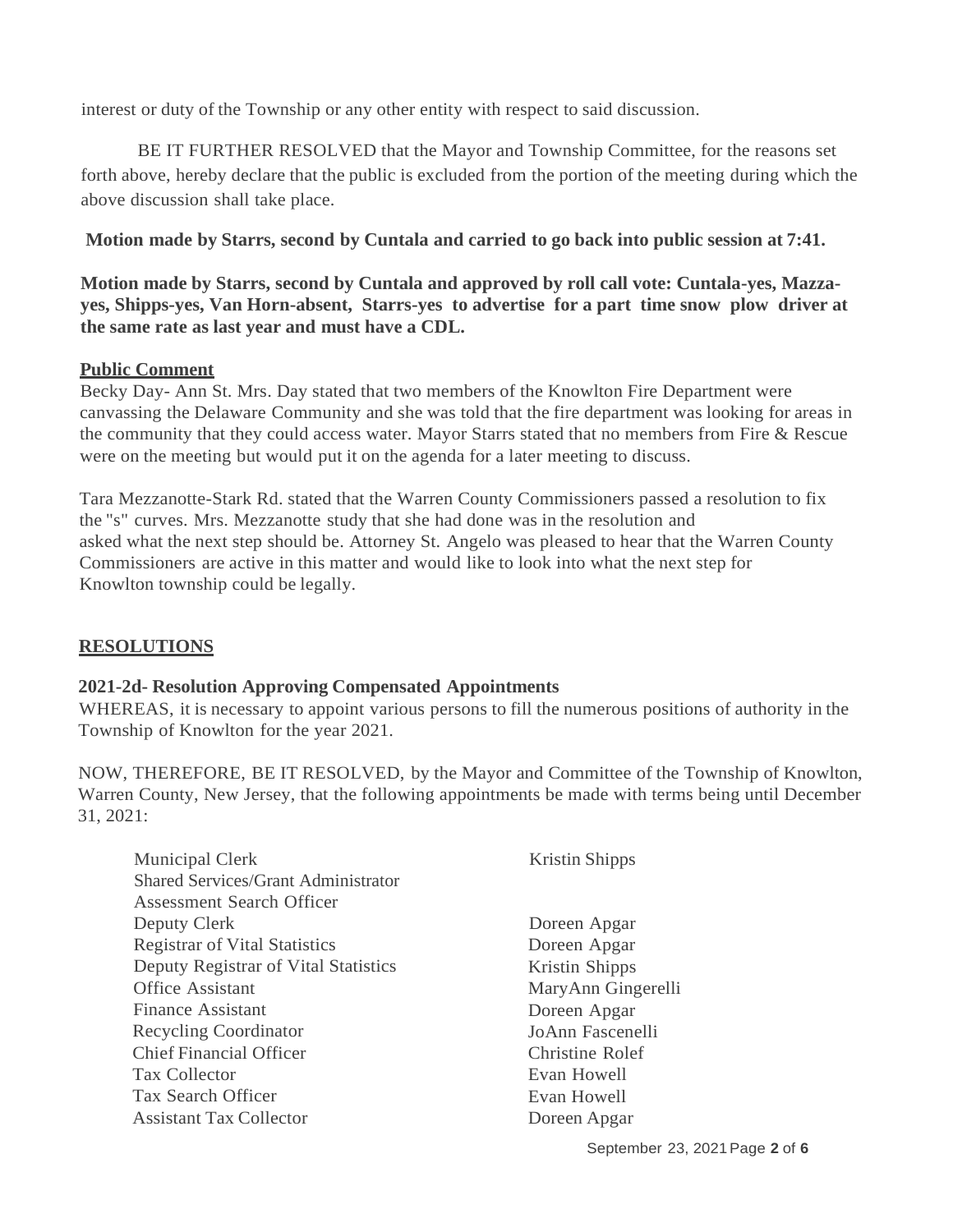Tax Assessor Tax Assessment Assistant Code Enforcement /Zoning Officer Driveway Inspector Fire Official Planning Board Secretary Board of Adjustment Secretary Animal Control Officer Public Works Manager Public Works Assistant Supervisor Public Works Driver/Laborer I **Public Works Driver/Laborer** III Public Works Driver/Laborer III Public Works Driver/Laborer-Part Time Seasonal Plow Driver Seasonal Plow Driver Recreation Director Recreation Laborer Alternate Recreation Laborer **Alternate Recreation Laborer** Community Service/Clean Comm. Supervisor Emergency Management Coordinator 911 Coordinator \*\*\*Deputy Emergency Management Coordinator Emergency Management Assistant Michael Bates

Municipal Housing Liaison Municipal Court Bookkeeper

Richard Motyka Kenna Pearson Eric Snyder Eric Snyder Glenn Wilson, Jim McAleer Alfia Schemm Alfia Schemm Alan DeCarolis Brian Peck Thomas Steckel

#### **Brett Smith**

Michael Carpenter

Dale Lifer Michael Decarolis Dennis Lembeck Ryan Lembeck George Trongone **Todd Spain** Dennis Lembeck

Kristin Shipps Kristin Shipps Donna Surdich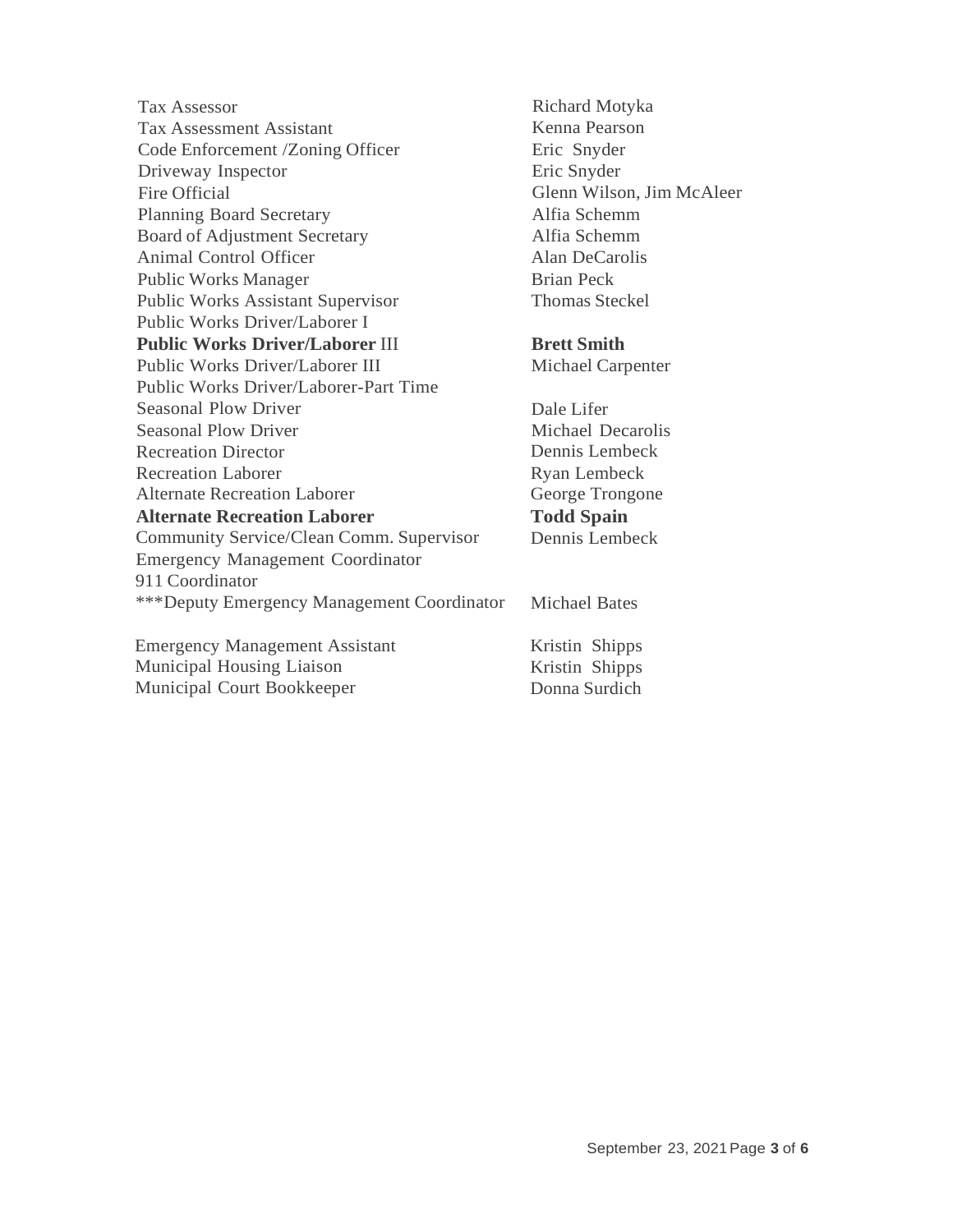\*term expires 12/31/2021 \*\*\*term expires 12/31/2023

#### **Motion made by Cuntala, second by Shipps and approved by roll call vote: Cuntala-yes, Mazza-yes, Shipps-yes, Van Horn-absent, Starrs-yes, resolution 2021-2d.**

#### **2021-87- Resolutions to Hire DPW Laborer**

WHEREAS, there is a vacancy in the positions of DPW Laborer as of May 21, 2021; and

WHEREAS, applications were received and interviews were conducted; and

WHEREAS, Brett Smith has been determined to be the best qualified person for the position; and

WHEREAS, this position is a full-time position at a salary of \$19.00 per hours and and includes all benefits associated with full-time employment in the Township of Knowtlton: and

WHEREAS, in accordance with N.J.S.A. 52:14-17.31a and 40A:10-17.1 Knowlton Township has

elected to make one annual payment to Mr. Smith in exchange for waiving health coverage. The waiver amount will be calculated in accordance with the most recent state statute and reviewed annually eligibility.

NOW, THEREFORE, BE IT RESOLVED by the Township Committee of the Township of Knowlton, that Brett Smith is hereby hired as DPW Laborer starting on September 27, 2021.

**Discussion took place regarding having an annual resolution motion made by Starrs, second by Cuntala and carried to approve to have Attorney St. Angelo to amend resolution 2021-87 to add language stipulating that the one-time payment for waiving health care coverage will be paid at the end of year after proof.**

**Motion made by Starrs, second by Cuntala and approved by roll call vote: Cuntala-yes, Mazzayes, Shipps-yes, Van Horn-absent, Starrs-yes resolution 2021-87.**

#### **2021-88- Resolution in Support of the Rededication and Improvement to WWII Marker**

WHEREAS, a Word War II marker honoring members of the 94<sup>th</sup> Infantry Regiment is need of improvement and rededication; and

WHEREAS, the marker is located off Route 94 on land donated by the American Legion; and

WHEREAS, the marker will be moved further from Route 94 road way, recommended by Knowtlton Township Zoning Officer; and

WHEREAS, the improvement and rededication will be an Eagle Scout Project with the support of American Legion Post located on Route 94.

September 23, 2021Page **4** of **6** NOW, THEREFORE, BE IT RESOLVED by the Township Committee of the Township of Knowlton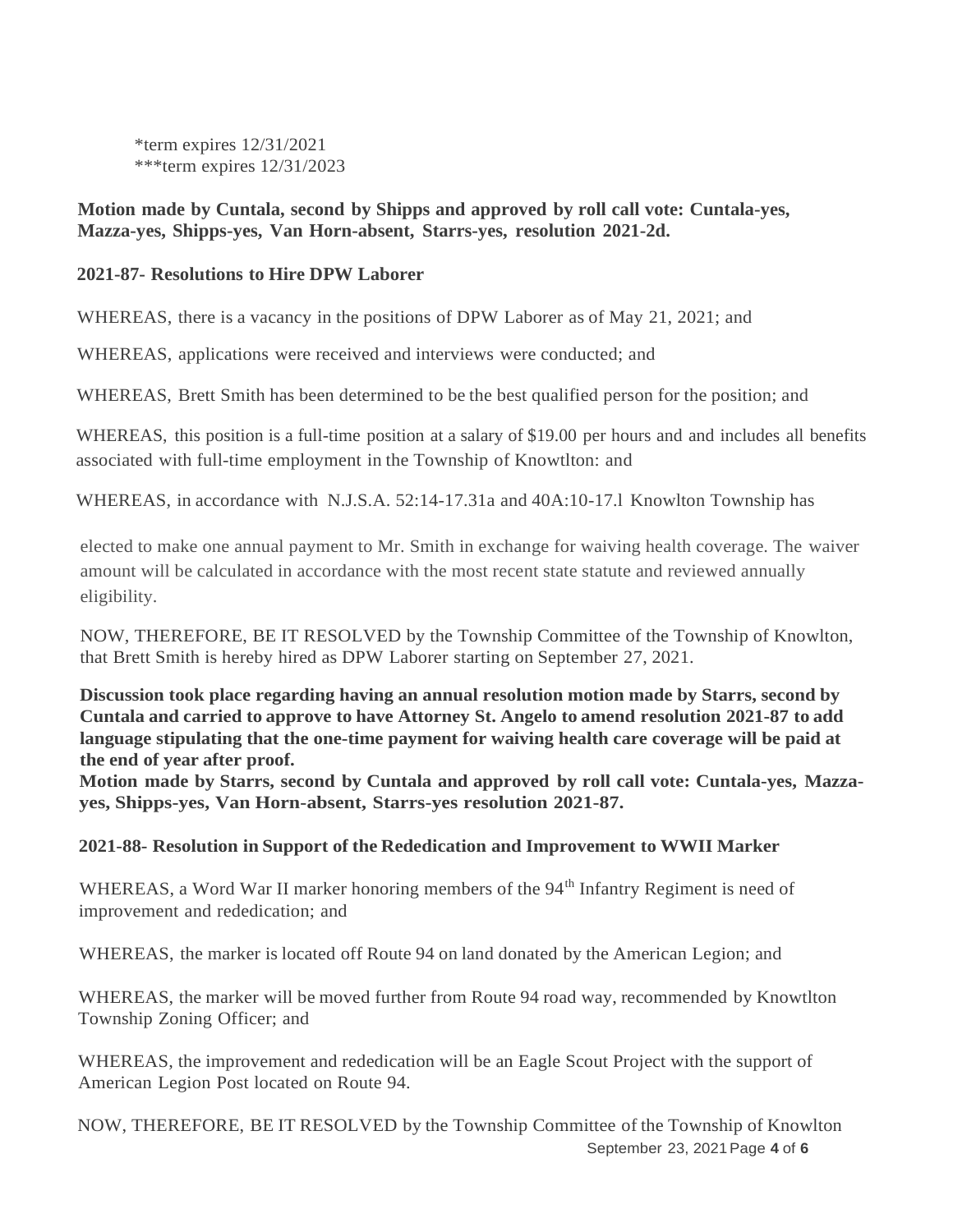supports the improvement and rededication of the WWII marker.

# **Motion made by Starrs, second by Cuntala and carried to approve resolution 2021-88. 2021-89- Township Certificate of Annual Audit Report**

WHEREAS, N.J.S.A 40A:5-4 requires the governing body of every local unit to have made an annual audit of its books, accounts and financial transactions; and

WHEREAS, the Annual Report of Audit for the year 2020 has been filed by a Registered Municipal Accountant (RMA) with the Township Clerk pursuant to N.J.S.A. 40A:5-6, and a copy has been received by each member of the Township Committee; and

WHEREAS, R.S. 52:27BB-34 authorizes the Local Finance Board of the State of New Jersey to prescribe reports pertaining to the local fiscal affairs; and

WHEREAS, the Local Finance Board has promulgated N.J.A.C. 5:30-6.5, a regulation requiring that the governing body of each municipality shall, by resolution, certify to the Local Finance Board of the State of New Jersey that all members of the governing body have reviewed, at a minimum, the sections of the annual audit entitled "Comments and Recommendations"; and

WHEREAS, the members of the governing body have personally reviewed, at a minimum, the Annual Report of Audit, and specifically the sections of the Annual Audit entitled "Comments and Recommendations", as evidenced by the group affidavit form of the governing body attached hereto; and

WHEREAS, such resolution of certification shall be adopted by the Governing Body no later than forty five days after the receipt of the annual audit, pursuant to N.J.A.C. 5:30-6.5; and

WHEREAS, all members of the governing body have received and familiarized themselves, with, at least, the minimum requirements of the Local Finance Board of the State of New Jersey, as stated aforesaid and have subscribed to the affidavit, as provided by the Local Finance Board; and WHEREAS, failure to comply with the regulations of a local governing body who, after a date fixed for compliance, fails or refuses to obey an order of the director (Director of Local Government Services), under the provisions of this Article, shall be guilty of a misdemeanor and, upon conviction, may be fined at not more than one thousand dollars (\$1,000) or imprisoned for not more than one year, or both, in addition shall forfeit his office.

NOW, THEREFORE BE IT RESOLVED, that the Township Committee of the Township of Knowlton hereby states that it has complied with N.J.A.C. 5:30-6.5 and does hereby submit a certified copy of this resolution and the required affidavit to said Board to show evidence of said compliance.

#### **Motion made by Starrs, second by Cuntala and carried to approve resolution 2021-89.** 2021-90 Corrective Action Plan for 2020 Audit

WHEREAS, Local Finance Board requires that a Corrective Action Plan for the 2020 Audit be completed by the Chief Financial Officer and approved by the governing body; and

WHEREAS, the Chief Financial Officer has completed and submitted same Corrective Action Plan to the Governing Body for its review.

NOW, THEREFORE, BE IT RESOLVED by the Mayor and Township Committee of the Township of Knowlton, County of Warren, State of New Jersey, that the Corrective Action Plan as prepared by the Chief Financial Officer is hereby approved.

# **Motion made by Starrs, second by Cuntala and carried to approve resolution 2021-90.**

# **2021-91 Resolution Payment of Vouchers**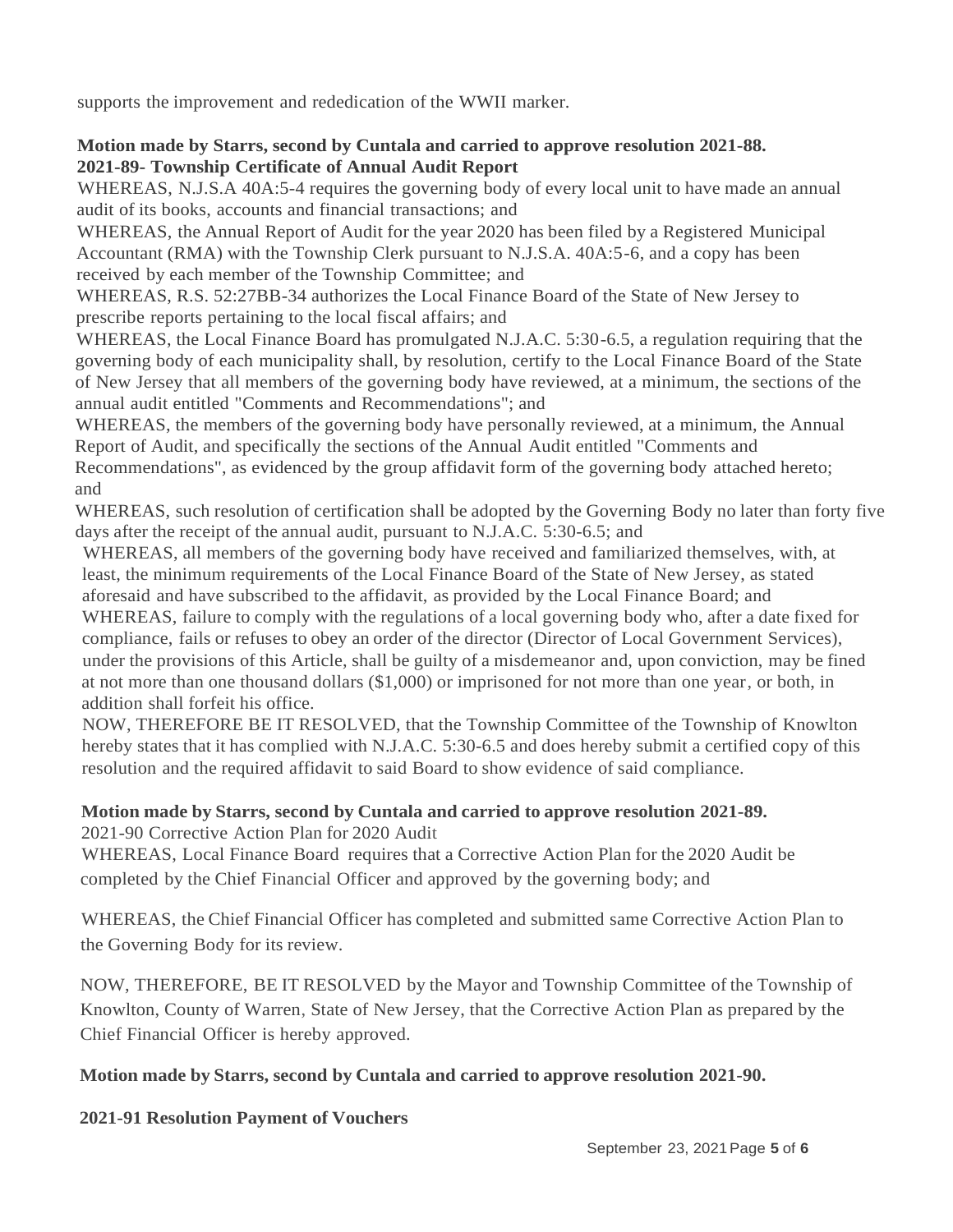BE IT RESOLVED, by the Mayor and Committee of the Township of Knowlton, Warren County, New Jersey, that all claims attached are hereby approved as reasonable and proper claims against the Township of Knowlton.

THEREFORE, BE IT RESOLVED that approval for payment is hereby given to the Chief Financial Officer to pay said claims, subject to the availability of funds.

# **Motion made by Cuntala, second by Starrs and approved by roll call vote: Cuntala -yes, Mazzayes, Shipps-yes, Van Horn-absent, Starrs-yes resolution 2021-91.**

# **OLD BUSINESS**

No Old Business

# **NEW BUSINESS**

# **Agency Notification of Contaminated Soil Importation**

Mayor Starrs stated that a local farm is in violation of the township soil ordinance by importing soil from a gas station without a certificate of clean fill. The township has documents that the gas station has a history of soil contamination. Attorney St. Angelo explained to the committee that there are other entities that need to be notified including NJDEP.

Mayor Starrs proceeded to tell the committee that the farmer will likely soon apply to be a Commercially Certified Farm. If approved, he can file to be exempt from the township's soil importation ordinance. There will be a public hearing regarding the exemption and Mayor Starrs asked committee for approval for a representative and that the township attorney attend the meeting. Committee agreed.

# **CORRESPONDENCE**

# **PUBLIC COMMENT**

# **EXECUTIVE SESSION**

#### **Motion made by Starrs, second by Cuntala and carried to go into executive session at 8:21 pm 2021-92 Resolution Authorizing Executive Session**

WHEREAS, the Open Public Meetings Act; N.J.S.A. 10:4-6 et seq., declares it to be the public policy of the State to insure the right of citizens to have adequate advance notice of and the right to attend meetings of public bodies at which business affecting the public is discussed or acted upon; and

WHEREAS, the Open Public Meetings Act also recognized exceptions to the right of the public to attend portions of such meetings; and

WHEREAS, the Mayor and Township Committee find it necessary to conduct an executive session closed to the public as permitted by the N.J.S.A. 40:4-12; and

WHEREAS, the Mayor and Township Committee will reconvene in public session at the conclusion of the executive session;

NOW, THEREFORE, BE IT RESOLVED by the Mayor and Township Committee of the Knowlton Township, County of Warren, State of New Jersey that they will conduct an executive session